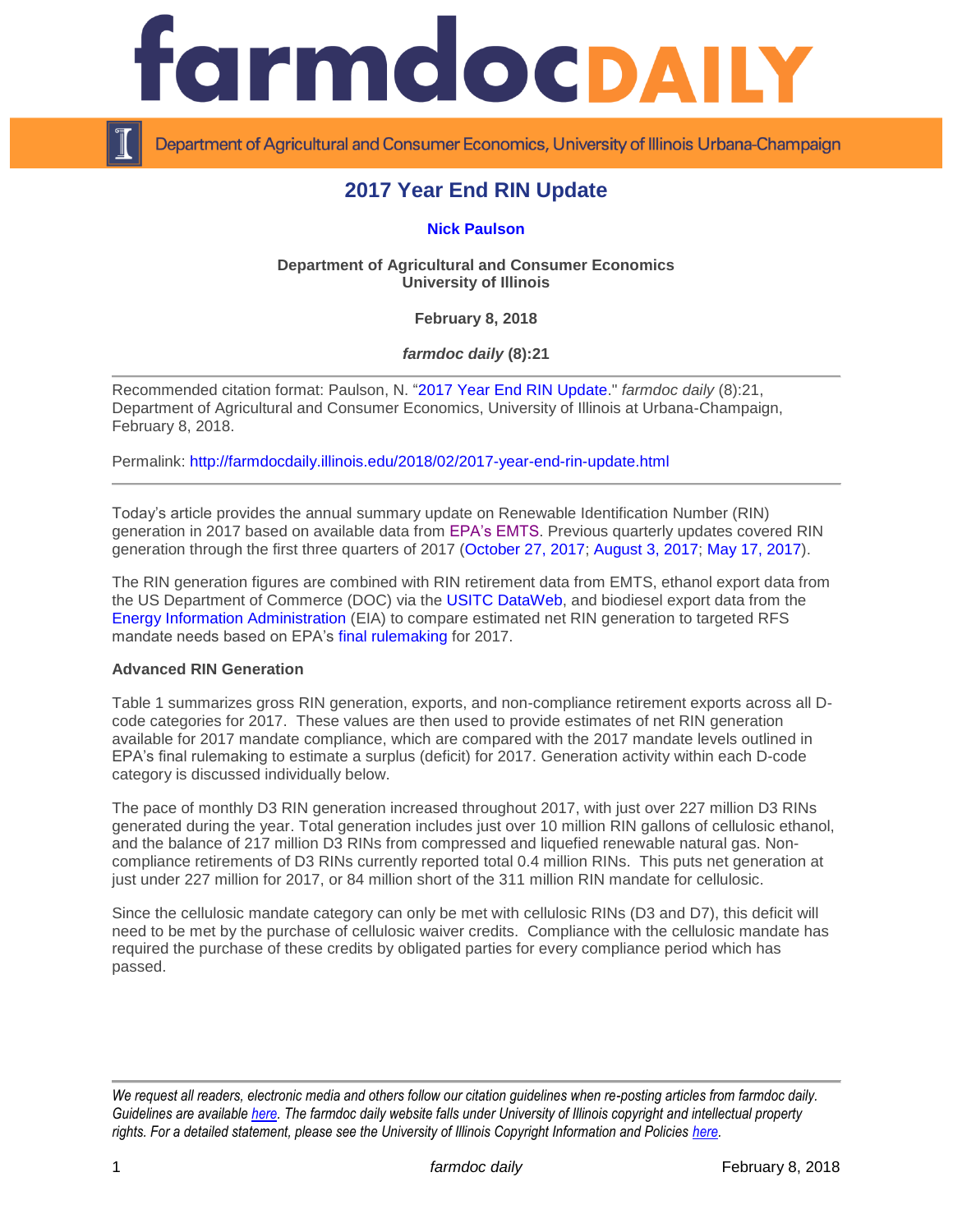| Table 1. Summary of Estimated RIN Generation and Use in 2017 (million RIN gallons) |                                 |                      |                               |                      |                        |                        |
|------------------------------------------------------------------------------------|---------------------------------|----------------------|-------------------------------|----------------------|------------------------|------------------------|
|                                                                                    | <b>EMTS Gross</b><br>Generation | Exports <sup>1</sup> | <b>EMTS Other</b><br>Use $^2$ | <b>Estimated Net</b> | Generation RFS Mandate | Surplus /<br>(Deficit) |
| D <sub>3</sub>                                                                     | 227.4                           | 0.0                  | 0.4                           | 227                  | 311                    | (84)                   |
| D <sub>4</sub>                                                                     | 3,846                           | 150                  | 25.7                          | 3,670                | 3,000                  | 670                    |
| D <sub>5</sub>                                                                     | 143.4                           | 0.0                  | 0.1                           | 143.3                | 969                    | (826)                  |
| Total Advanced <sup>3</sup>                                                        | 4.218                           | 150                  | 26.2                          | 4.042                | 4.280                  | (238)                  |
| D <sub>6</sub>                                                                     | 15,106                          | 442                  | 200                           | 14.463               | 15,000                 | (537)                  |
| All Renewable Fuels                                                                | 19.325                          | 592                  | 227                           | 18.506               | 19.280                 | (774)                  |

<sup>1</sup>Equal to total biodiesel exports reported by EIA, adjusted to RIN equivalent using a 1.5 EV for D4. Equal to total denatured ethanol for fuel use exports reported by DOC for D6. Assumed to be zero for other advanced biofuel categories (D3, D5 and D7).

<sup>2</sup>Includes all retirements reported in EMTS for non-compliance purposes.

<sup>3</sup>Gross generation and EMTS other use also include data on D7 RINs

Figure 1 plots monthly D4 RIN generation relative to implied biomass-based diesel monthly mandate needs (annual mandate divided by 12) using data from the EMTS through December 2017. Gross generation of D4 RINs averaged 229 million per month during the first quarter, increased to 346 million per month in the second quarter and 361 million per month during the third quarter. Generation of D4 RINs fell slightly during the fourth quarter of the year to an average of more than 343 million per month. Total generation of D4 RINs is reported at 3.846 billion RIN gallons, down from more than 4 billion D4 RINs generated during 2016.



million gallons of biodiesel exports, which translates to 150 million RINs. This results in net generation of 3.67 billion RINs or 670 million more than the 3 billion RIN (2 billion volumetric) mandate for 2017.

Gross generation of D5 RINs averaged 5.2 million per month over the first quarter, increased to average 14.4 million per month over the second and third quarters, and finished the year averaging 13.7 million per month over the fourth quarter to total 143.4 million for the year. After accounting for approximately 100,000 non-compliance retirements, net generation of D5 RINs stands at 143.3 million for the year. Net generation of D5 RINs falls well short of the undifferentiated advanced mandate gap of 969 million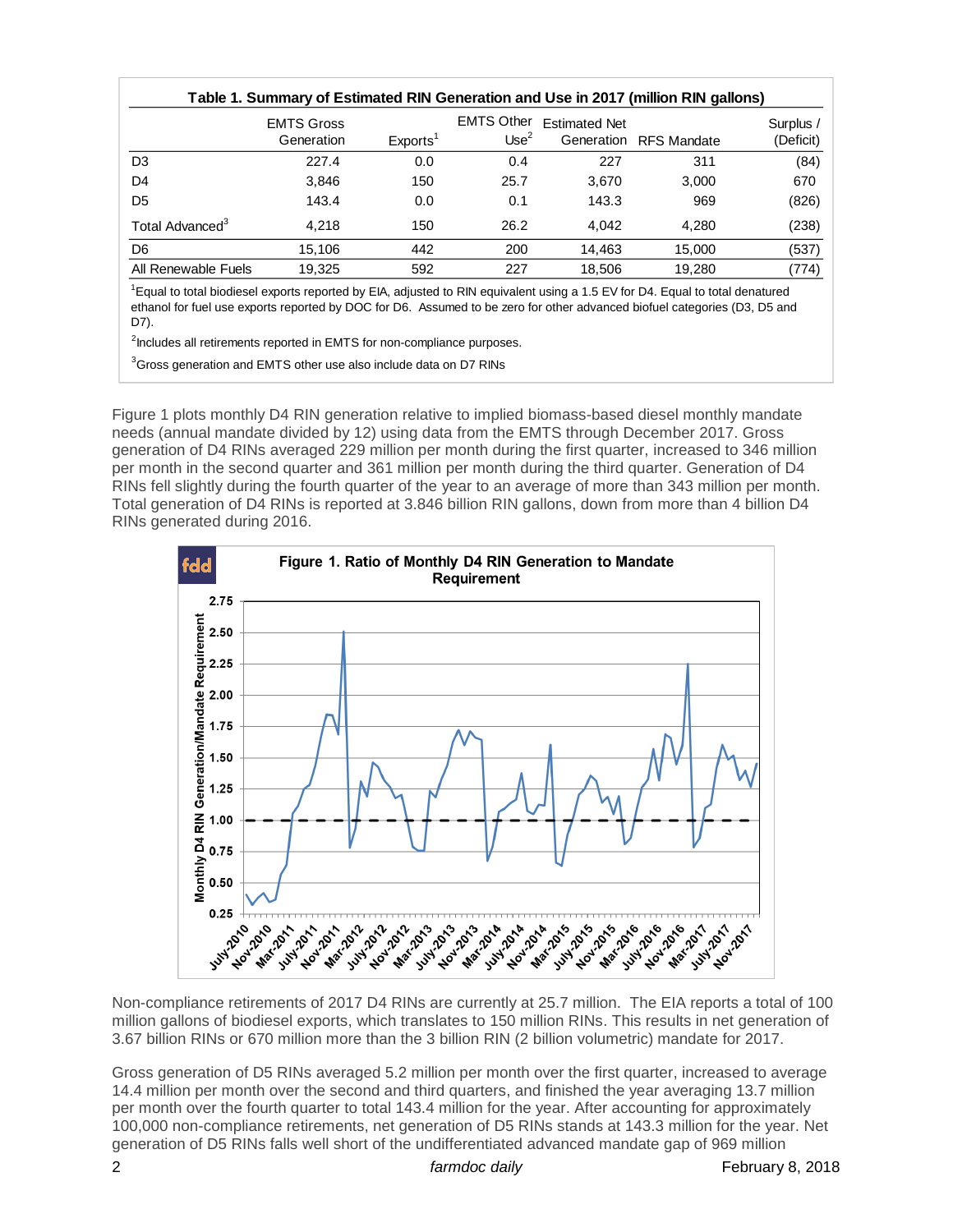gallons. The undifferentiated advanced gap represents the difference between the total advanced mandate (4.28 billion RINs), and the biodiesel and cellulosic mandate levels (3 billion and 311 million RINs, respectively). Note that this advanced gap can be filled with any advanced RIN category (D3, D4, D5, or D7).

Combining RIN generation and non-compliance retirement data across all advanced categories (D3, D4, D5, and D7), and accounting for biodiesel exports results in net generation of 4.042 billion advanced RINs in 2017. This falls 238 million RINs short of the 2017 total advanced mandate of 4.28 billion RINs, and 155 million gallons short of the non-cellulosic advanced mandate level of 3.969 billion RINs.

## **D6 RIN Generation**

Figure 2 plots D6 RIN generation relative to implied mandate needs through December 2017. Monthly gross generation was relatively stable through the year, averaging close to 1.26 billion, resulting in total generation of just over 15.1 billion D6 RINs in 2017.

To account for D6 RINs which are retired and unavailable due to export of the biofuel, data from the Department of Commerce for denatured exports for fuel use are subtracted from gross D6 generation. The DOC reports ethanol exports for both undenatured and denatured ethanol. Undenatured ethanol exports are assumed to be produced specifically for export and thus never generate a RIN.

Denatured ethanol exports averaged nearly 37 million gallons per month to total 442 million gallons in 2017. Non-compliance retirements of D6 RINs are currently reported at 200 million. Thus, net generation of D6 RINs is estimated at 14.463 billion, more than 500 million short of the 15 billion gallon conventional portion of the total mandate for 2017 towards which D6 RINs can be applied for compliance.



# **Summary**

Despite consistent increases in overall RIN generation throughout the year, particularly in the advanced RIN categories, the previous quarterly updates during 2017 suggested a deficit relative to 2017 mandate levels. Based on all RIN generation, non-compliance retirement, and export data available at this time, net generation did fall 774 million RINs short of the 19.28 billion mandate level for 2017. In the advanced categories, a surplus of nearly 670 million D4 RINs looks to be insufficient to cover the 800 million RIN deficit in the undifferentiated advanced (D5) category, and obligated parties are expected to once again purchase cellulosic waiver credits to cover the estimated deficit of 84 million cellulosic RINs. For the 15